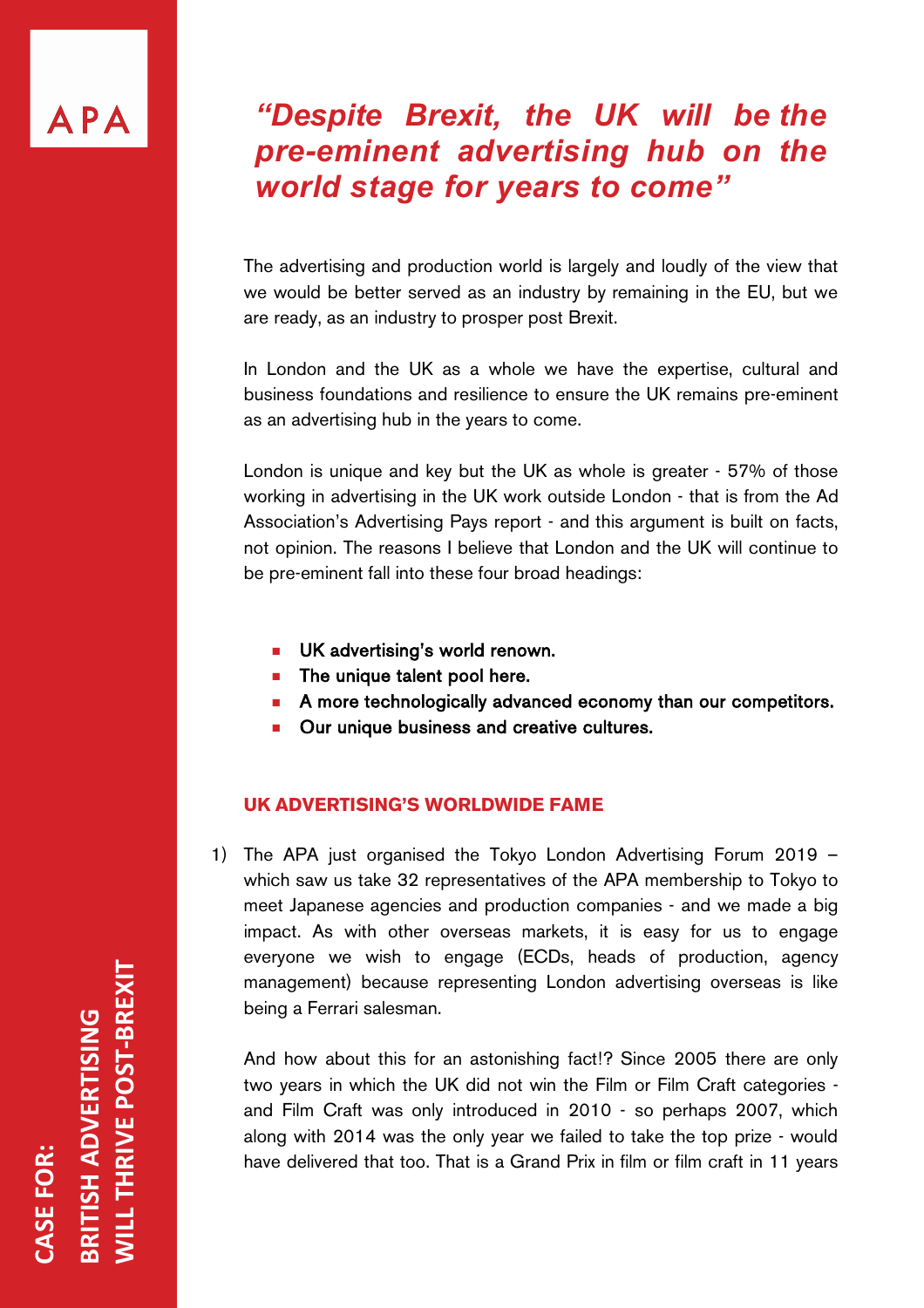APA

out of 13! No wonder agencies and advertisers around the world are so keen to work with us.

- 2) More evidence of how highly UK advertising is valued by the world: Advertising service exports by the UK were £6.9 billion year ended 31st Dec 2017 - up by 18% on the previous year - in the first full year after the Brexit vote! - and the growth is much faster than that of other key UK exports, e.g. financial services at 8% (figures from Ad Association's report).
- 3) It is not just UK agencies and production cos that rank as the best but editors, sound designers and VFX - UK companies dominate the market in the US too and are multiple award winning across all sectors - The Mill, MPC and Framestore have all won Oscars for best VFX.

#### **A UNIQUE TALENT POOL**

4) Global cities require diversity:

London is the most diverse city in the world with its executives drawn from 95 nationalities from 134 countries - according to Deloitte's report "Global Cities, Global Talent" and it added 235,000 executive jobs in the two years to the publication of the report (2016) - much more than any other city.

EU migrants have been part of that but they will still come after Brexit - they will be able to come for the skilled jobs we engage them for e.g. in visual effects, on the Tier 2 visa that non-EU migrants arrive on today. They are a relatively small part of total immigration. According to Migration Watch, in the year ending September 2018, 318,000 people migrated to the UK (net figure excluding Brits returning) and of those 57,000 were from the EU and 261,000 were non-EU.

South America is an important provider of top talent, for example. Mother are the new Campaign agency of the year- their Joint ECD's and partners are Hermeti and Ana Balerin are Brazilian. There is a significant history of it, from Juan Cabral at Fallon, who wrote and directed Cadbury's Gorilla, an award winning film that brilliantly represents UK creativity and the contributions new perspectives have made to it. Guillermo Vega, the CCO of Saatchi's is from Argentina, André Laurentino, the Global ECD for Unilever at Ogilvy, is Brazilian and there are many others in senior creative roles.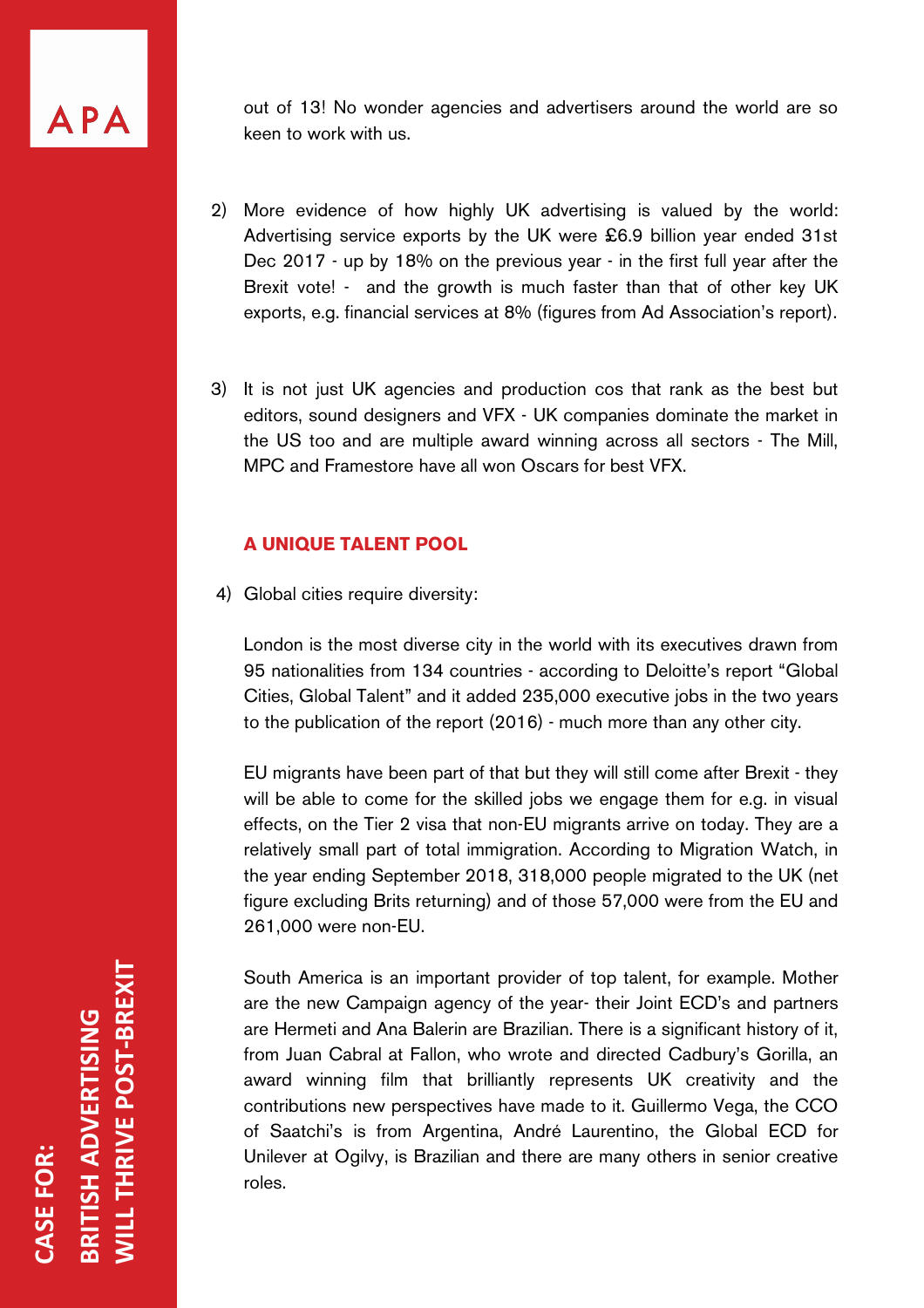# **AN ECONOMY MORE TECHNOLOGICALLY ADVANCED THAN OUR COMPETITORS**

- 5) This is a surprising one as we imagine we are behind in tech but we aren't - we are ahead by many measures of all the world's other advertising centres. Advertising is increasingly online and the UK leads the world technologically - we always think we are behind, but we aren't - we learnt in Tokyo that in Japan play out is still via the delivery of a tape! 58% of UK adspend of £22.2 billion is online, very significantly ahead of Germany. Ecommerce expenditure is the highest per capita of any G20 country.
- 6) And in tech venture capital too, London is pre-eminent, attracting £4.1 billion in 2018, compared to £1.1 billion for Paris, £0.8 billion for Berlin and £0.3 billion for Amsterdam. UK is also more advanced in smart phone adoption, 4G connectivity and several other measures.
- 7) The Oxford Cambridge London axis is a creative tech hub that is bringing in overseas investment, particularly from China that sees accessing it as critical to its own growth. We aren't seeing good news anywhere though because it doesn't fit our narrative. Listen to the US Presidential Advisor (not this one, one of his more sane predecessors) Dr Pippa Malmgrem on this:

# *"Britain has achieved a degree of competitiveness that Britain doesn't realise".*

What happens after Brexit? The idea that Britain simply slides into the North Sea and sinks does not make any sense. Britain will be more successful than ever due to its legal framework and competitiveness.

# *"Mexico is winning work from China - it is cheaper and has higher standards - and the country it is most keen on a trade deal with is the UK."*

Reflected to in an article on Flat White economy in The Times this week the Centre for Economics and Business Research (CEBR), report looks at the unusually strong growth of the UK's creative sector and how that has actually got stronger post the Brexit vote.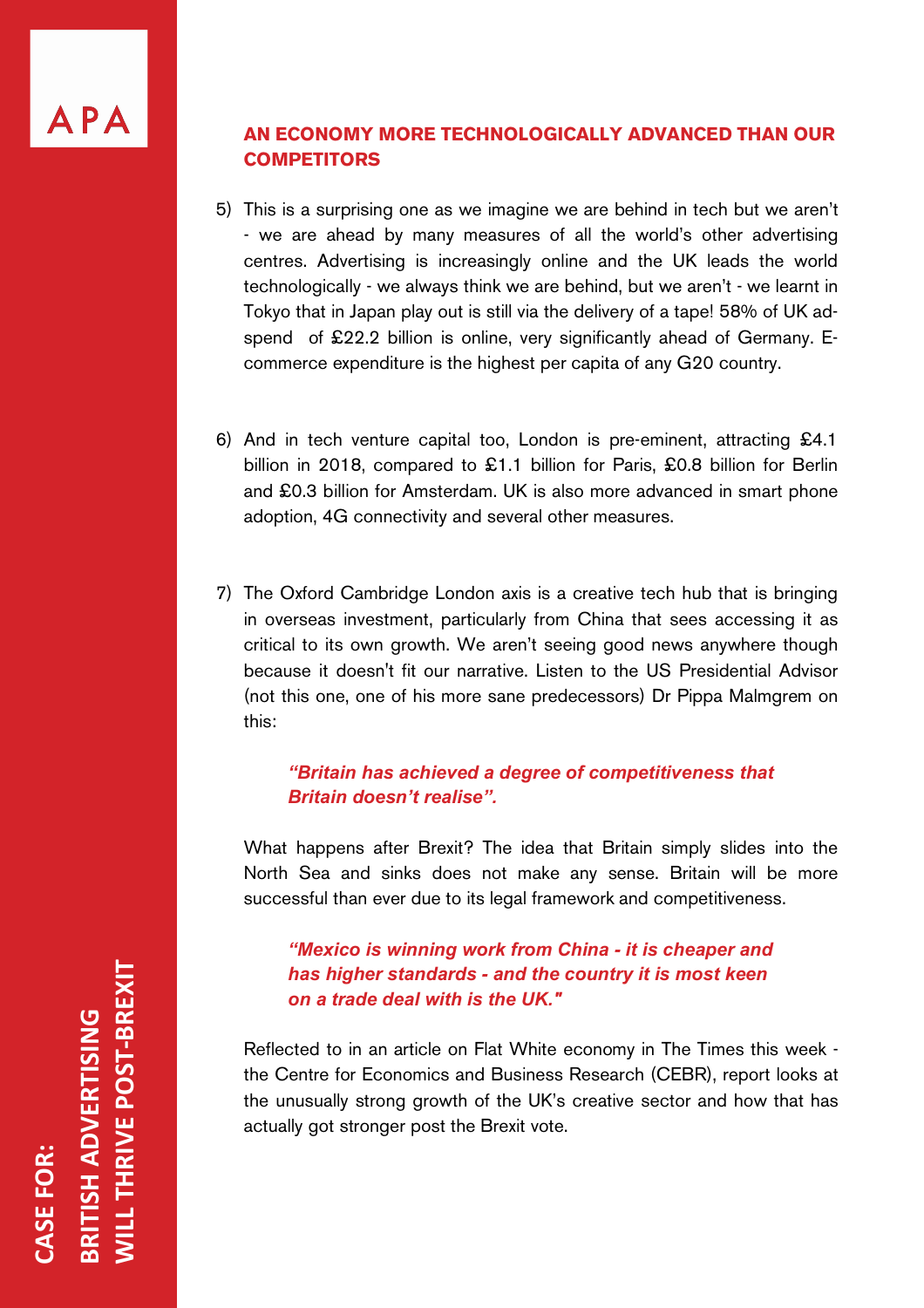

#### **UNIQUE CREATIVE AND BUSINESS CULTURE**

You can't replicate these strengths of London and the UK in 5 minutes (or in 5 years or 50 years).

8) London's creative culture:

London and the UK are famous, ranked number one creative city in the index from the Creative Education Institute:

- $\blacksquare$  The influence of UK pop music
- TV culture and the popularity of BBC programming around the world
- **n** Creative fashion from designers like Alexander McQueen and Vivien **Westwood**
- 'Starchitecs' Richard Rogers, Thomas Heatherwick, Zaha Hadid
- **100,000 graduates per year in architecture, design, music, fashion,** digital media
- **n** Animation and computer games, with internationally renowned studios like Aardman, and tax credits that support those, along with film.
- 9) Strength of UK creative industries culture

The clusters in the UK are unique- advertising in Soho - where production cos, VFX cos, editors, sound designer and music still are and which agencies therefore visit often and regard as their cultural heart- and the tech cluster at Silicon roundabout and Shoreditch are.

Michael Porter- Professor Harvard Business School and author of Clusters and the New Economics of Competition cites- real business benefits not "nice to haves".

10) Strength of business institutions in supporting creative businesses is better in the UK than in any other market in the world.

We get competitors working together, we have great organisations like the Advertising Association, ensuring that Government and the world at large understands the critical role of advertising in economic growth and the consequence of mooted restrictions on it- and in ensuring we are on the front foot, as with Export Month for example, which our Tokyo event was part off, along with the IPA's delegation to Shanghai.

**WILL THRIVE POST-BREXIT ILL THRIVE POST-BREXIT** RITISH ADVERTISING **BRITISH ADVERTISING** ASE FOR: **CASE FOR:**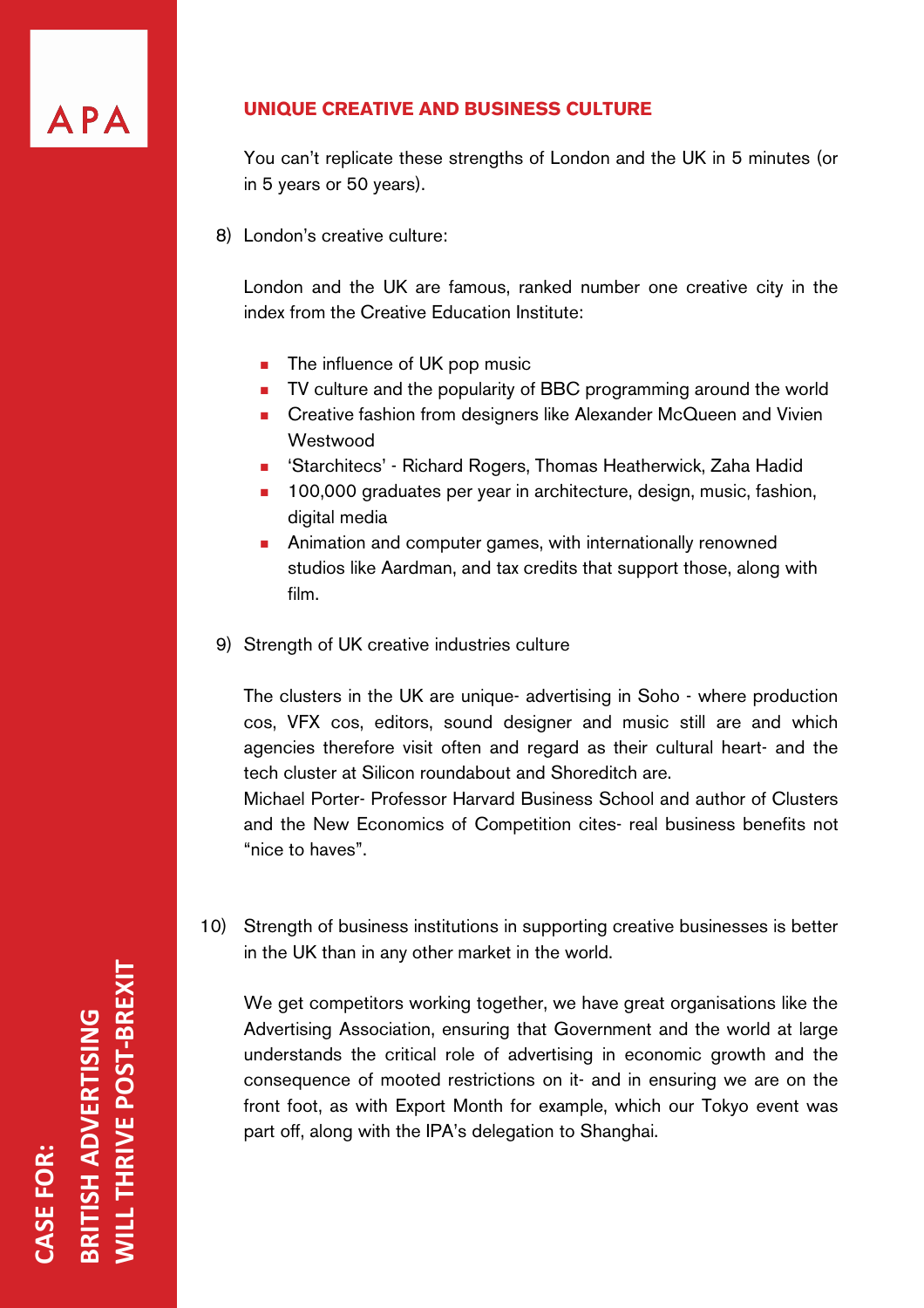

We aren't sitting around worrying about Brexit, we are off building new markets.

Like ISBA and the IPA too, whose Effectiveness Awards has generated over 1500 studies since it was started in 1980 and is the longest running and most thorough advertising databank in the world- and of course Thinkbox, which does an amazing job of championing TV advertisingthrough hard facts.

11) The quality of creative education in the UK

As an example, the World University Rankings for Art and Design:

- Royal College of Art is ranked 1<sup>st</sup> and UAL 2<sup>nd</sup>.
- Glasgow College of Art  $8<sup>th</sup>$
- Goldsmith's  $11^{th}$ .

# That is four institutions ranked in the top 11 in the world!

Compare that to our European rivals - the mooted rivals for pre-eminence in advertising post-Brexit:

- **France has one institution at number 24 in the top 50**
- Germany also has one, a 49 in the top  $50$
- **n** and Holland zero.

12) London is too attractive to leave:

Predictions of bankers etc leaving have been toned down- they and their families want to live in London- articles like "City spouses block Brexodous". One professor is quoted as saying ""I wouldn't have a problem moving per se, the challenge is finding a city that replicates London's main qualities: good jobs, great schools, plenty of real estate options, unrivalled public transport,".

Of course the English language is key to that and overseas professionals and the leadership of brands in e.g. China are more likely to have learnt English than another European language.

**WILL THRIVE POST-BREXIT RITISH ADVERTISING<br>VILL THRIVE POST-BREXIT BRITISH ADVERTISING** ASE FOR: **CASE FOR:**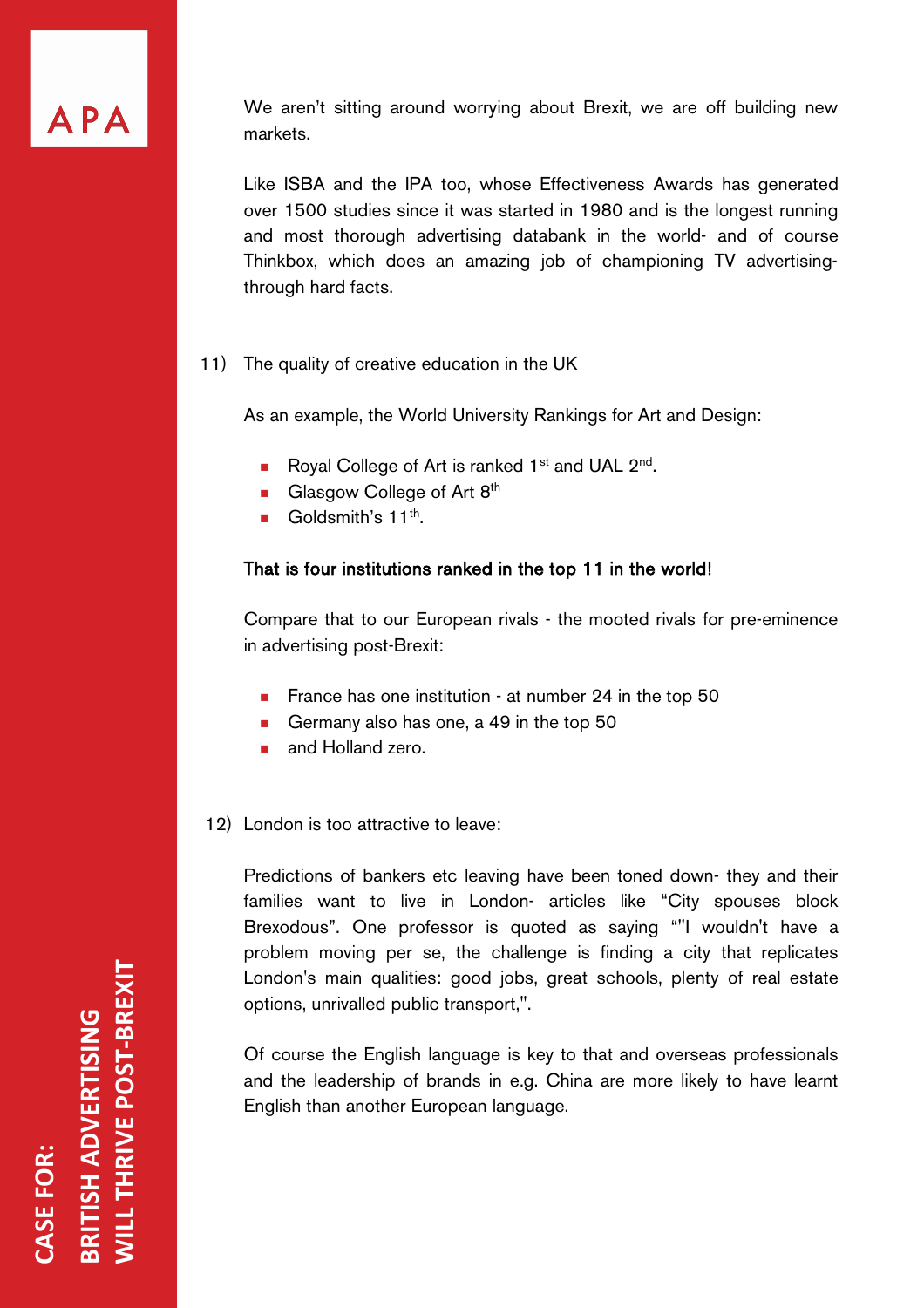

These human factors are real, as is the critical position of the UK, in terms of sitting between the US and Asia, in terms of time zones and as an easy introduction to Europe- a sort of Europe light, for US companies.

#### 13) UK's business culture:

Strong IP rights enforcement and structure, ease of setting up a company the day you decide to do it, ability to enforce contracts and debts.

According to the World Economic Forum's Global Competitiveness Report 2018- which runs to 657 pages:

- **n** Britain ranks 7th for its institutions overall, including 8th for corruption and 6th for IP protection.
- $\blacksquare$  For internet users it ranks 6th.
- **n** For skills it ranks 13th with ease of finding skilled employees ranked 8th within that.
- For labour market it ranked  $8<sup>th</sup>$  and financial system it ranked 8th and 7<sup>th</sup>, for disputes.

# **THE COMPETITION**

14) Looking at the potential competition:

#### Amsterdam, Paris, Berlin:

Amsterdam - US News global economic rankings, Holland GDP \$862 billion, UK - \$2.6 trillion- over three times bigger- Amsterdam cannot compete as a world city - it's a boutique operation.

France - adspend 2019 (WARC figures) forecast as \$18 billion, compared to London's \$30 billion.

Berlin - not even the centre of advertising in Germany - Hamburg might claim that title - Frankfurt, Dusseldorf, Munich are also on in there.

World Economic Forum 2019 report said:

France only ranked 23rd on institution - including 23rd for corruption, a figure I was surprised was not higher. Skills were down in 34th and Labour market is a disaster- ranking 140th for their labour tax rate! Macron vowed

**WILL THRIVE POST-BREXIT** ILL THRIVE POST-BREXIT RITISH ADVERTISING **BRITISH ADVERTISING** ASE FOR: **CASE FOR:**